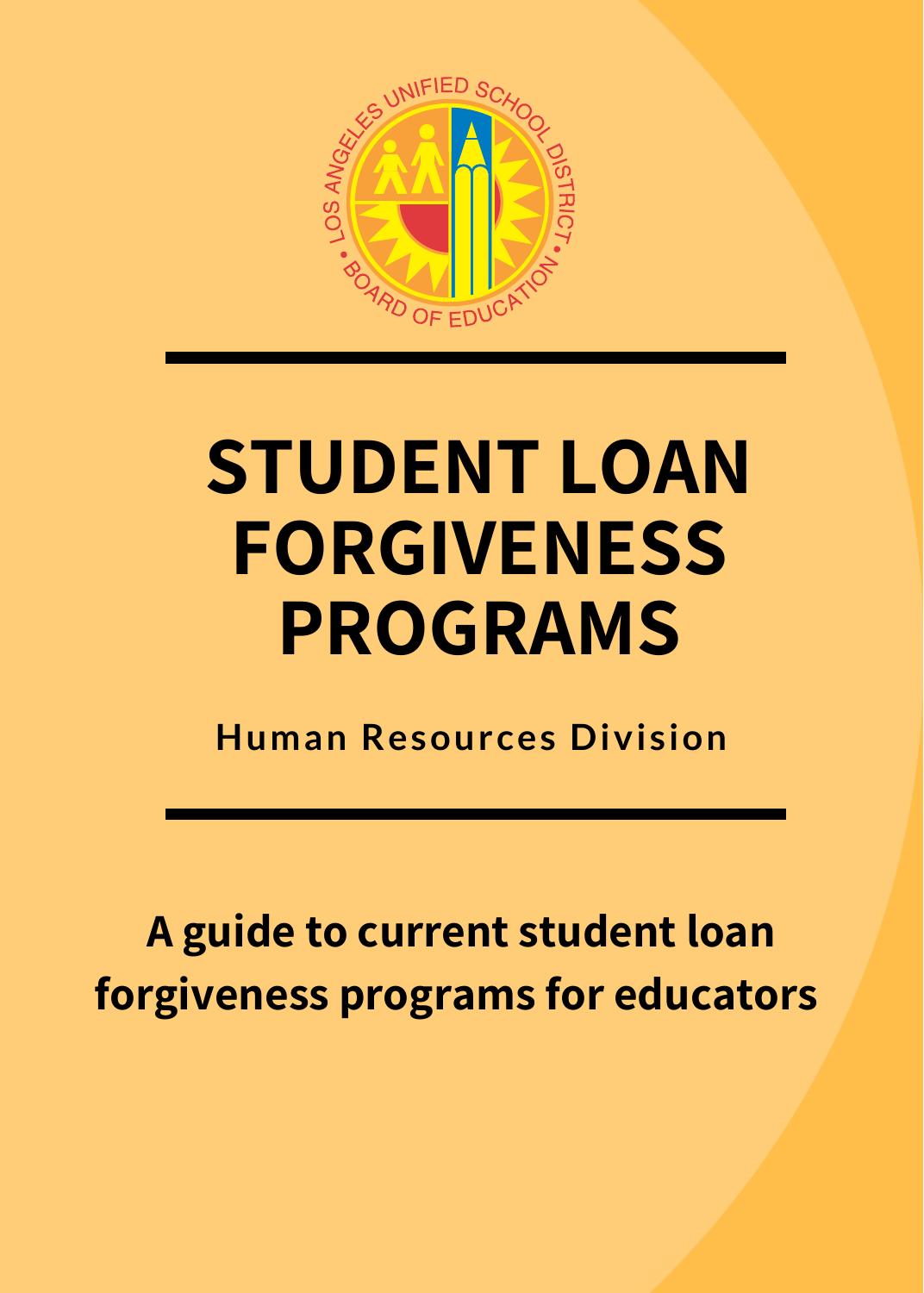## **MEMBERS OF THE BOARD**

**MÓNICA GARCÍA, PRESIDENT KELLY GONEZ** DR. GEORGE J. MCKENNA III **NICK MELVOIN SCOTT M. SCHMERELSON** DR. RICHARD A. VLADOVIC



LOS ANGELES UNIFIED SCHOOL DISTRICT **ADMINISTRATIVE OFFICES Human Resources Division** 333 South Beaudry Avenue, 14th Floor Los Angeles, California 90017 Telephone: (213) 241-6131 | Fax: (213) 241-8418

**AUSTIN BEUTNER** Superintendent

**VIVIAN EKCHIAN** Deputy Superintendent

JOSE R. CANTU, Ed.D. Assistant Chief Human Resources Officer

August 20, 2018

The District believes that student success is linked to your success, both inside and outside of the classroom. We understand the impact that a teacher's dedication has upon student achievement as well as college and career success.

Human Resources Division has compiled a list of Student Loan Forgiveness Programs and Options for educators and employees. The purpose of this guide is to provide you with an overview of information and resources to assist you in your pursuit of loan forgiveness.

The federal government provides several loan forgiveness and income-based repayment programs that can lower your monthly student loan payments or cancel your student loan all together. Student loan forgiveness is a type of incentive, intended to encourage and reward service in several fields, such as teaching. You are encouraged to review the information provided in the following pages to determine which loan forgiveness program best suits your need. If you have questions regarding your student loans and which program is most appropriate for you, please contact your loan issuer. The Los Angeles Unified School District does not provide advisement on student loan forgiveness.

If you find that you are eligible for a loan forgiveness program and you complete the application, you may then submit the forms to Employee Relations/Services via email to employeeverify@lausd.net or via fax to (213) 241-8404 for completion of the certification of employment portion of the application.

This information is provided to assist our employees in researching loan forgiveness options and may be subject to change.

If you become aware of other resources that may prove beneficial to educators, please contact Tiffany Christian, Human Resources Division, Teacher Quality Unit at tmc6331@lausd.net.

Thank you for all that you do for the children of LAUSD. Your dedication is appreciated.

Sincerely.

se R. Cantu, Ed.D.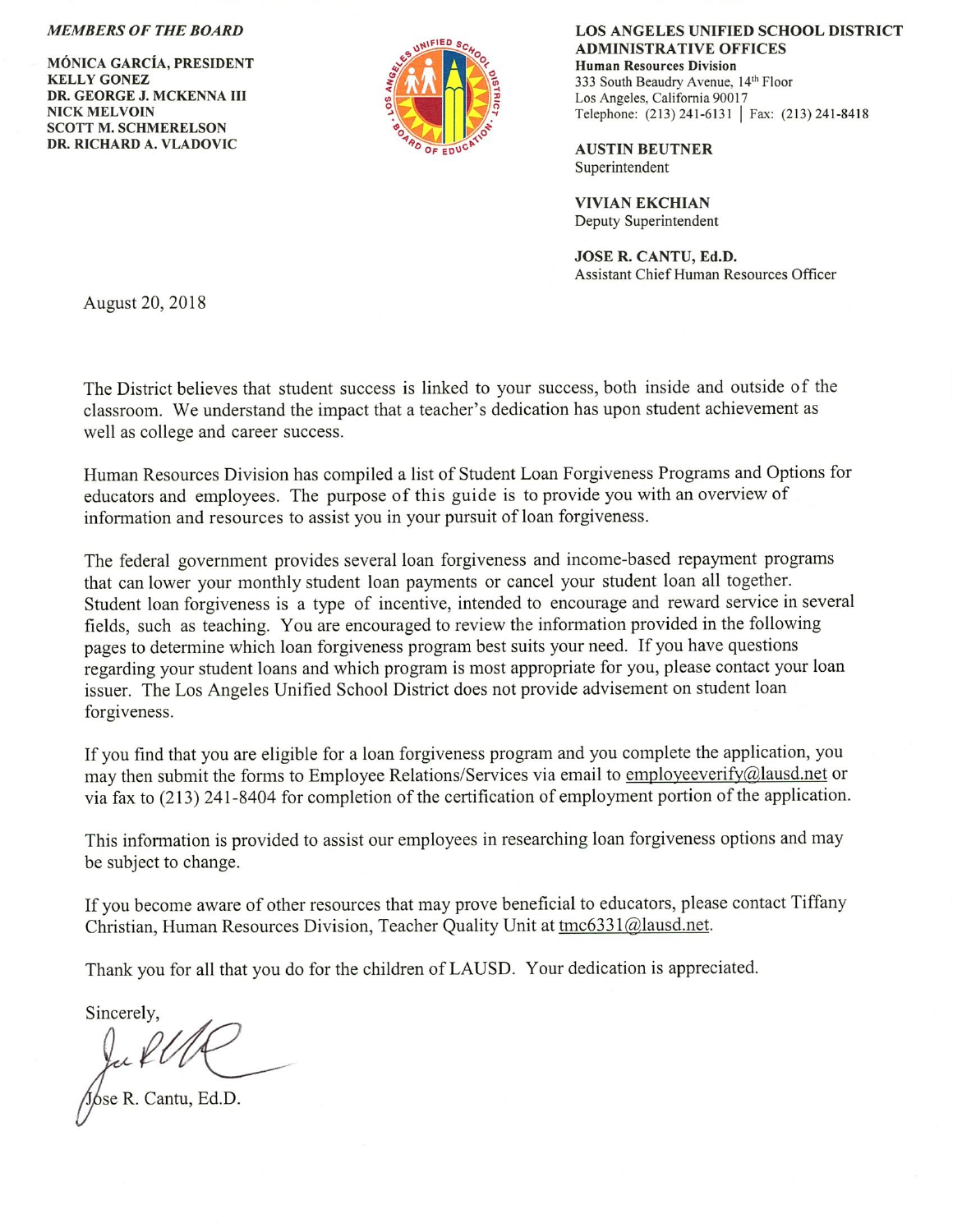## LOS ANGELES UNIFIED SCHOOL DISTRICT Human Resources Division  **Loan Forgiveness Programs and Options**

| <b>LOAN</b><br><b>PROGRAM</b> |                                                                                                            | <b>SUMMARY OF PROGRAM</b>                                                                                                                                                                                                                                 | <b>NEXT STEPS</b>                                                                                                                                                                                                                     |
|-------------------------------|------------------------------------------------------------------------------------------------------------|-----------------------------------------------------------------------------------------------------------------------------------------------------------------------------------------------------------------------------------------------------------|---------------------------------------------------------------------------------------------------------------------------------------------------------------------------------------------------------------------------------------|
| Ι.                            | <b>DIRECT LOAN</b><br><b>FORGIVENESS</b><br><b>PROGRAM</b><br>(Teacher Loan<br><b>Forgiveness Program)</b> | You must have been employed as a full-time<br>А.<br>teacher of record for five consecutive<br>academic years and at least one of those years<br>must have been after the 1997-1998 school<br>academic year.                                               | Go to:<br>А.<br>https://ifap.ed.gov/dpcletters/attachments/GEN<br>1419AttachTeacherLoanForgivenessApp.pdf<br>The form is titled "Teacher Loan<br>$1_{\ldots}$                                                                         |
|                               |                                                                                                            | Teachers who worked for five consecutive<br>В.<br>years in a designated elementary, secondary<br>school, or education service agency (District)<br>serving low- income families qualify for the<br>following:<br>1. You may receive up to \$5,000 in loan | Forgiveness Application - William<br>D. Ford Federal Direct Loan (Direct<br>Loan) Program and Federal Family<br>Education Loan (FFEL) Program"<br>The form shows the expiration<br>2.<br>date (application deadline) as<br>7/31/2017. |
|                               |                                                                                                            | forgiveness if you were a highly qualified full-<br>time elementary or secondary teacher in any<br>subject area.                                                                                                                                          | Print and complete the Teacher Loan<br>В.<br>Forgiveness Application.                                                                                                                                                                 |
|                               |                                                                                                            | 2. You may receive up to \$17,500 in loan<br>forgiveness if you were employed, full-time<br>as a highly qualified mathematics, science or<br>special education teacher in a secondary<br>school.                                                          | <b>Obtain Employment Verification</b><br>C.<br>(Section 5: Chief Administrative<br>Officer's Certification) from<br>Employee Relations Office at<br>(213)241-6591 or<br>employeeverify@lausd.net                                      |
|                               |                                                                                                            | C. To learn if your school qualifies as a LAUSD, low<br>income Title I school go to the following<br>website: LAUSD Title I school.                                                                                                                       | Return the completed application to<br>D.<br>your loan holder or loan servicer.<br>This is the university/college or                                                                                                                  |
|                               |                                                                                                            | For more information visit:<br>D.<br>https://studentaid.ed.gov/sa/repay-<br>loans/forgiveness-cancellation/teacher                                                                                                                                        | holding<br>financial<br>agency<br>the<br>promissory note.                                                                                                                                                                             |
| 2.                            | <b>PUBLIC SERVICE</b><br><b>LOAN</b><br><b>FORGIVENESS</b><br><b>PROGRAM</b>                               | All Educators (classified and certificated)<br>А.<br>qualify for Public Service Loans. You may submit<br>your application ahead of time.                                                                                                                  | Go to https://studentaid.ed.gov/sa/repay-<br>Α.<br>loans/forgiveness-cancellation/public-<br>service#receiving-forgiveness                                                                                                            |
|                               |                                                                                                            | The Public Service Loan Forgiveness Program<br>В.<br>began in 2007.                                                                                                                                                                                       | To apply, visit:<br>В.<br>https://studentaid.ed.gov/sa/sites/defa<br>ult/files/public-service-application-for-                                                                                                                        |
|                               |                                                                                                            | C. Borrowers are entitled to have the entirety of<br>their debt (interest and principle) discharged<br>after 10 years of full time employment in public<br>service.                                                                                       | forgiveness.pdf and complete the<br>Borrower Identification (Sections I<br>and 2) and print the form.<br><b>Obtain Employment Verification</b><br>C.                                                                                  |
|                               |                                                                                                            | D. Borrower must have made 120 payments as part<br>of the direct loan program in order to obtain this<br>benefit. Only payments made on or after<br>October 1, 2007, count toward the required<br>120 monthly payments.                                   | (Section 5: Chief Administrative<br>Officer's Certification) from<br>Employee Relations Office at<br>(213)241-6591 or<br>employeeverify@lausd.net                                                                                     |
|                               |                                                                                                            | For more information visit:<br>Е.<br>https://studentaid.ed.gov/sa/repay-<br>loans/forgiveness-cancellation/public-<br>service#receiving-forgiveness                                                                                                       | D. Return the completed application to<br>the U.S. Department of Education.<br>Read "Section 7: WHERE TO<br><b>SEND THE COMPLETED</b><br>FORM" of the pdf application to<br>locate address.                                           |